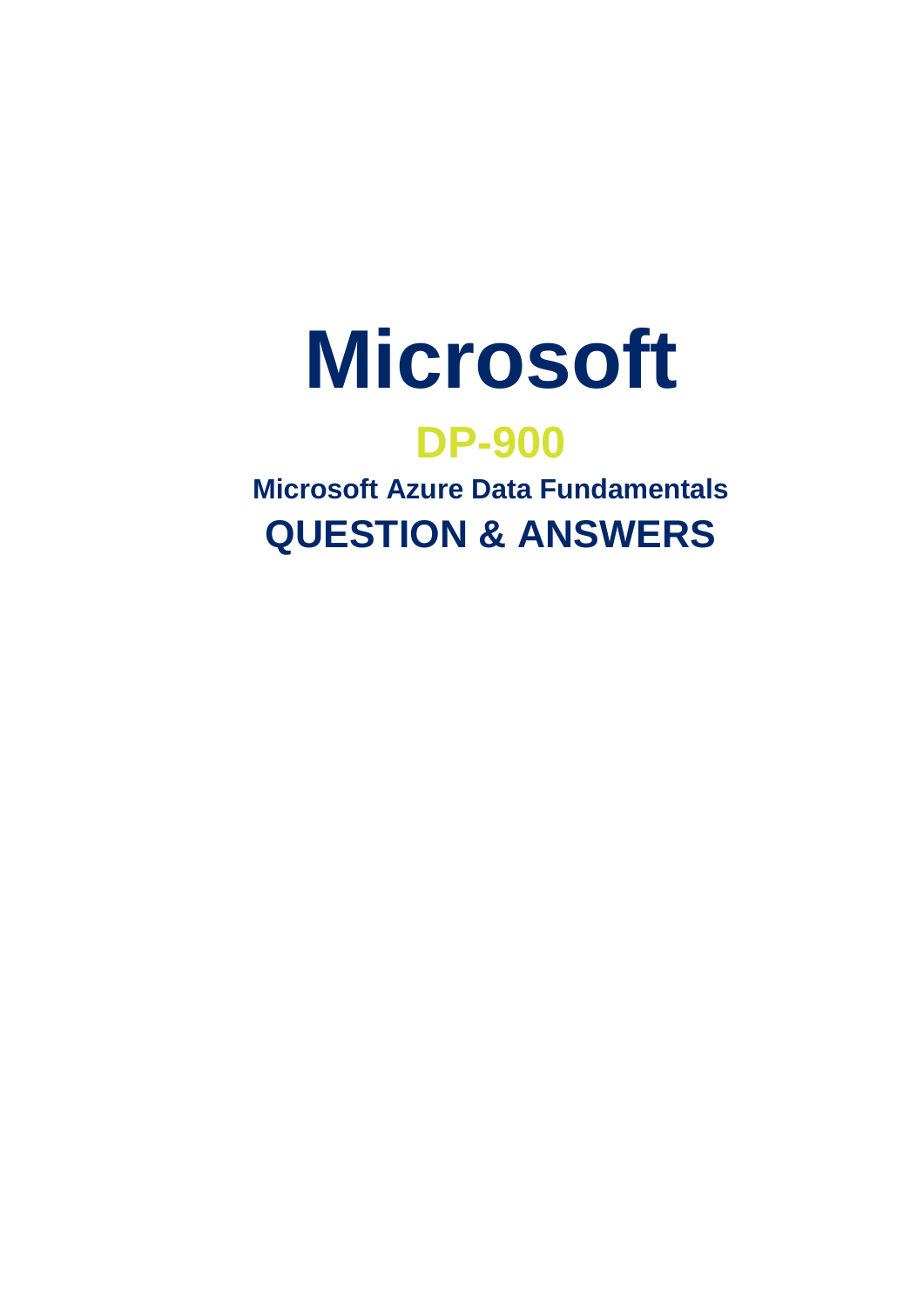# **QUESTION 1**

#### HOTSPOT

To complete the sentence, select the appropriate option in the answer area.



# **QUESTION 2**

#### HOTSPOT

To complete the sentence, select the appropriate option in the answer area.

**Answer Area** 





# **QUESTION 3**

What are two benefits of platform as a service (PaaS) relational database offerings in Azure, such as Azure SQL Database? Each correct answer presents a complete solution. NOTE: Each correct selection is worth one point.

- A. complete control over backup and restore processes
- B. access to the latest features
- C. in-database machine learning services
- D. reduced administrative effort for managing the server infrastructure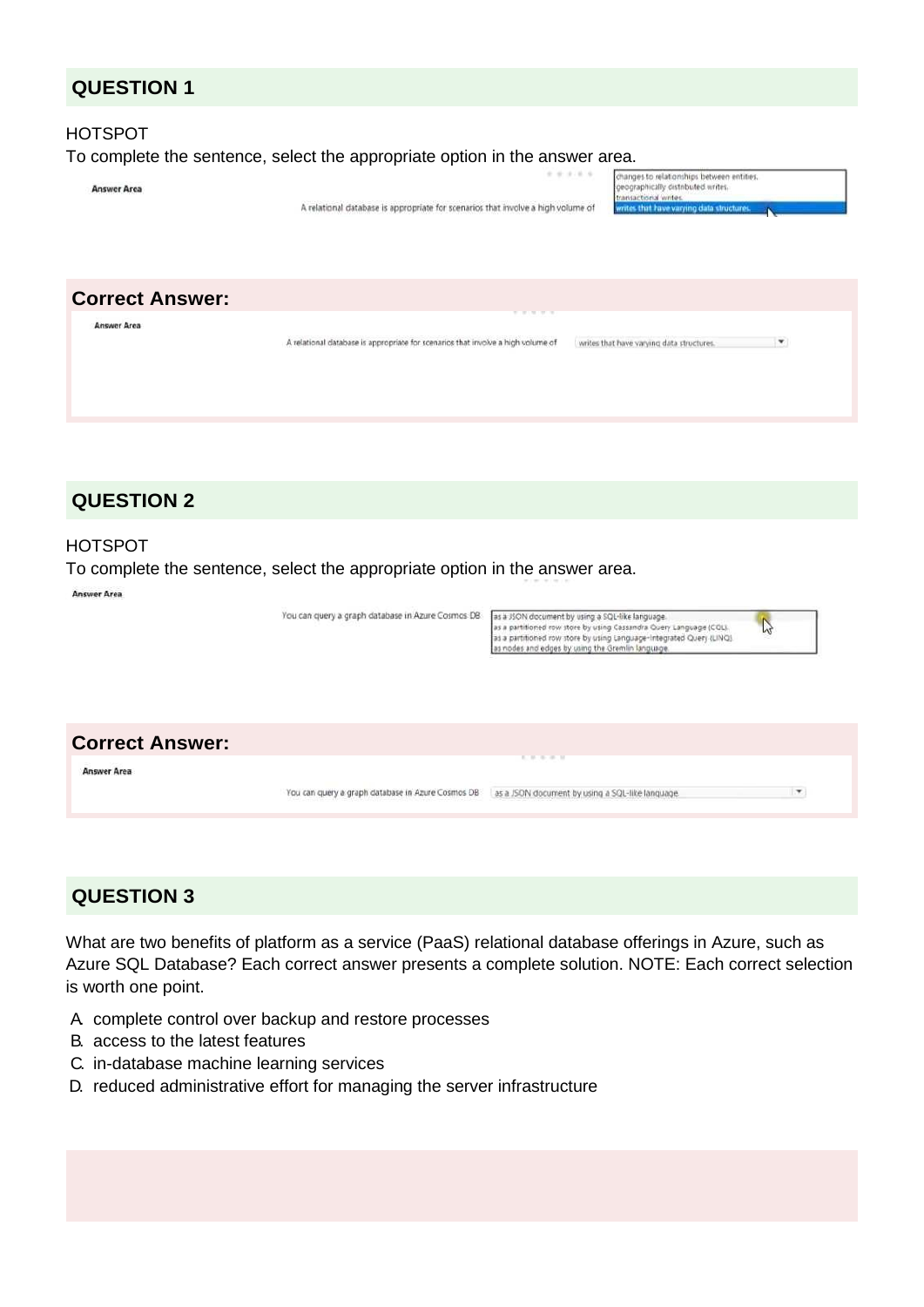## **QUESTION 4**

Your company needs to implement a relational database in Azure. The solution must minimize ongoing

maintenance.

Which Azure service should you use?

- A. Azure HDInsight
- B. Azure SQL Database
- C. Azure Cosmos DB
- D. SQL Server on Azure virtual machines

#### **Correct Answer:B**

#### **Explanation/Reference:**

Reference: https://azure.microsoft.com/en-us/services/sql-database/#features

## **QUESTION 5**

You manage an application that stores data in a shared folder on a Windows server. You need to move the shared folder to Azure Storage. Which type of Azure Storage should you use?

- A. queue
- B. blob
- C. file
- D. table

#### **Correct Answer:B**

## **Explanation/Reference:**

Reference: https://docs.microsoft.com/en-us/azure/storage/common/storage-use-azcopy-files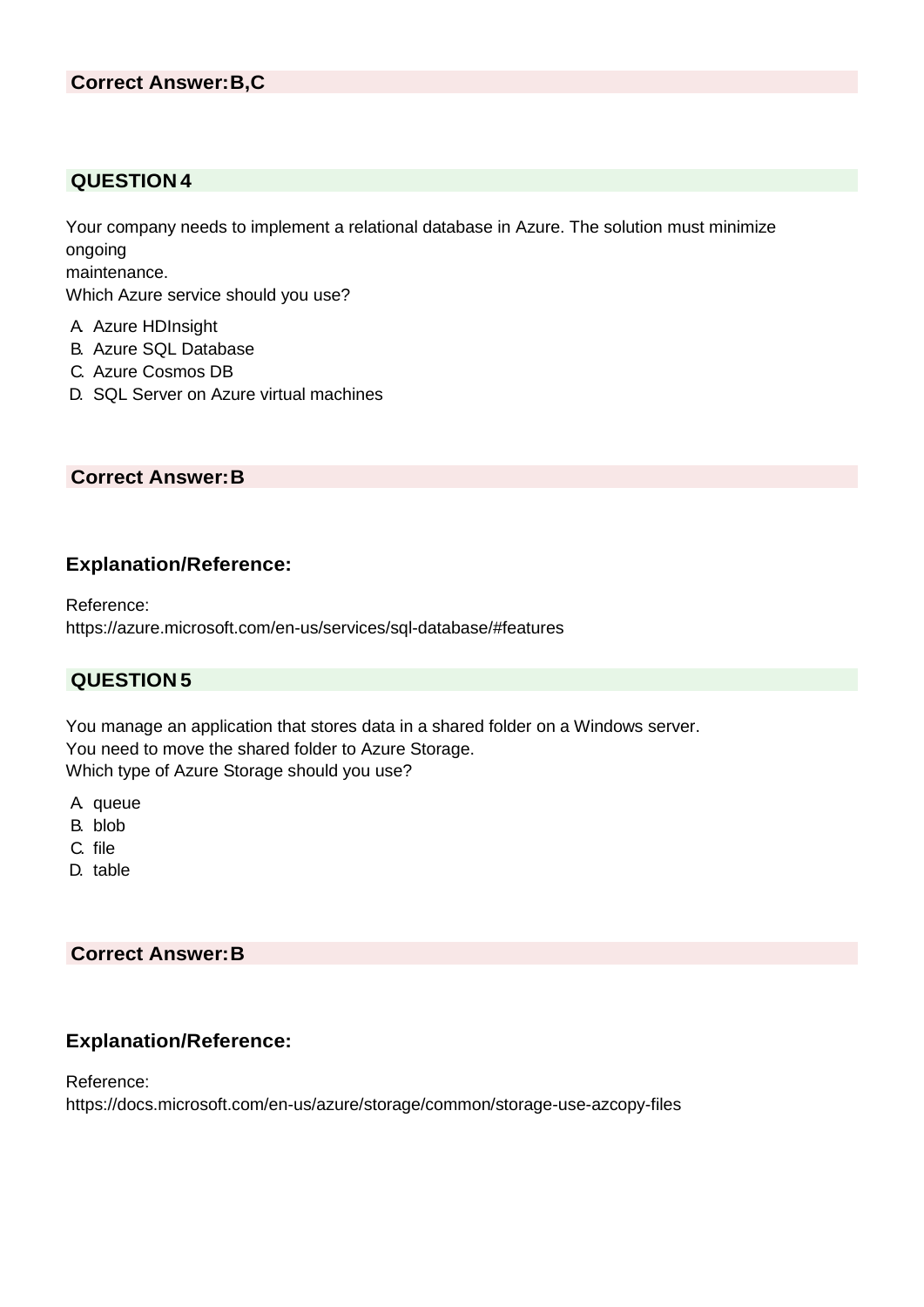# **QUESTION 6**

#### HOTSPOT

For each of the following statements, select Yes if the statement is true. Otherwise, select No. NOTE: Each correct selection is worth one point.

**Answer Area** 

Answe

| <b>Statements</b>                                                                                                                                                             | Yes | No |
|-------------------------------------------------------------------------------------------------------------------------------------------------------------------------------|-----|----|
| Relational database tables contain columns and rows.<br><u> A shekara ta tsayayya na sanayin sa sanayin sa sanayin sa sanayin sa sanayin sa sanayin sa sanayin sa sanayin</u> |     |    |
| Indexes in a relational database describe the data types in a table.                                                                                                          |     |    |
| A database view is a virtual table whose content is defined by a query.                                                                                                       |     |    |

#### **Correct Answer:**

| r Area |                                                                         |                          |           |  |
|--------|-------------------------------------------------------------------------|--------------------------|-----------|--|
|        | <b>Statements</b>                                                       | Yes                      | <b>No</b> |  |
|        | Relational database tables contain columns and rows.                    | $\left( \bullet \right)$ | O         |  |
|        | Indexes in a relational database describe the data types in a table.    | ۰                        |           |  |
|        | A database view is a virtual table whose content is defined by a query. |                          | ۱         |  |

#### **QUESTION 7**

Which storage solution supports role-based access control (RBAC) at the file and folder level?

- A. Azure Disk Storage
- B. Azure Data Lake Storage
- C. Azure Blob storage
- D. Azure Queue storage

#### **Correct Answer:B**

#### **Explanation/Reference:**

Reference: https://docs.microsoft.com/en-us/azure/storage/blobs/data-lake-storage-access-control

## **QUESTION 8**

#### HOTSPOT

For each of the following statements, select Yes if the statement is true. Otherwise, select No. NOTE: Each correct selection is worth one point.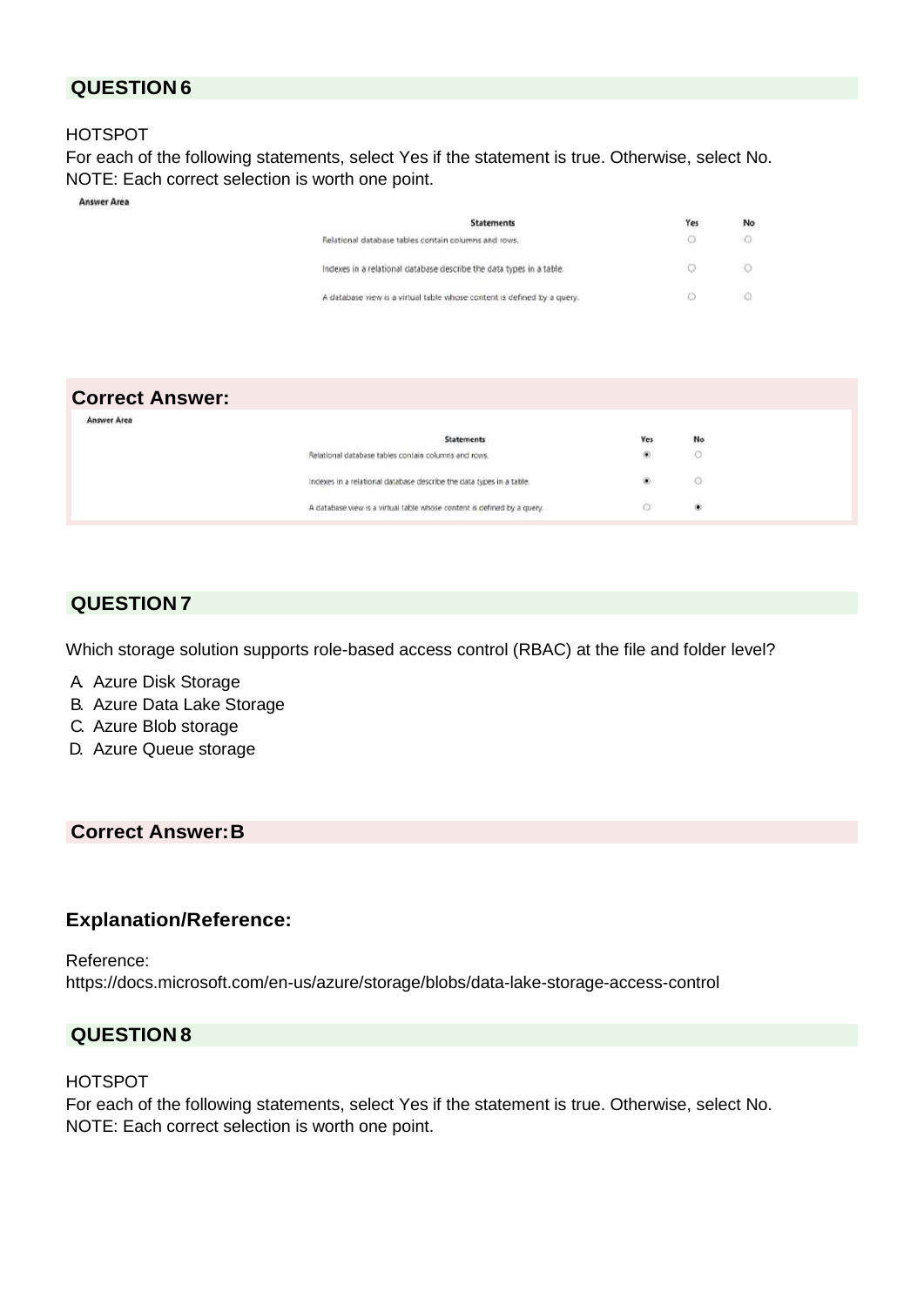| <b>Statements</b>                                                                                  | Yes     | No |
|----------------------------------------------------------------------------------------------------|---------|----|
| Azure SQL managed instance supports cross-database queries.                                        |         |    |
| Azure SQL managed instance supports user-created backups.                                          |         |    |
| Azure SQL managed instance databases can be restored to SQL Server on an Azure virtual<br>machine. | $\odot$ |    |

#### **Correct Answer:**

| <b>Answer Area</b>                                                                                 | .             |         |  |
|----------------------------------------------------------------------------------------------------|---------------|---------|--|
| <b>Statements</b>                                                                                  | Yes           | No      |  |
| Azure SQL managed instance supports cross-database queries.                                        | $\circledast$ | $\circ$ |  |
| Azure SQL managed instance supports user-created backups.                                          | $\circ$       | ۵       |  |
| Azure SQL managed instance databases can be restored to SQL Server on an Azure virtual<br>machine. | ۵             | O       |  |

# **QUESTION 9**

HOTSPOT You have the following JSON document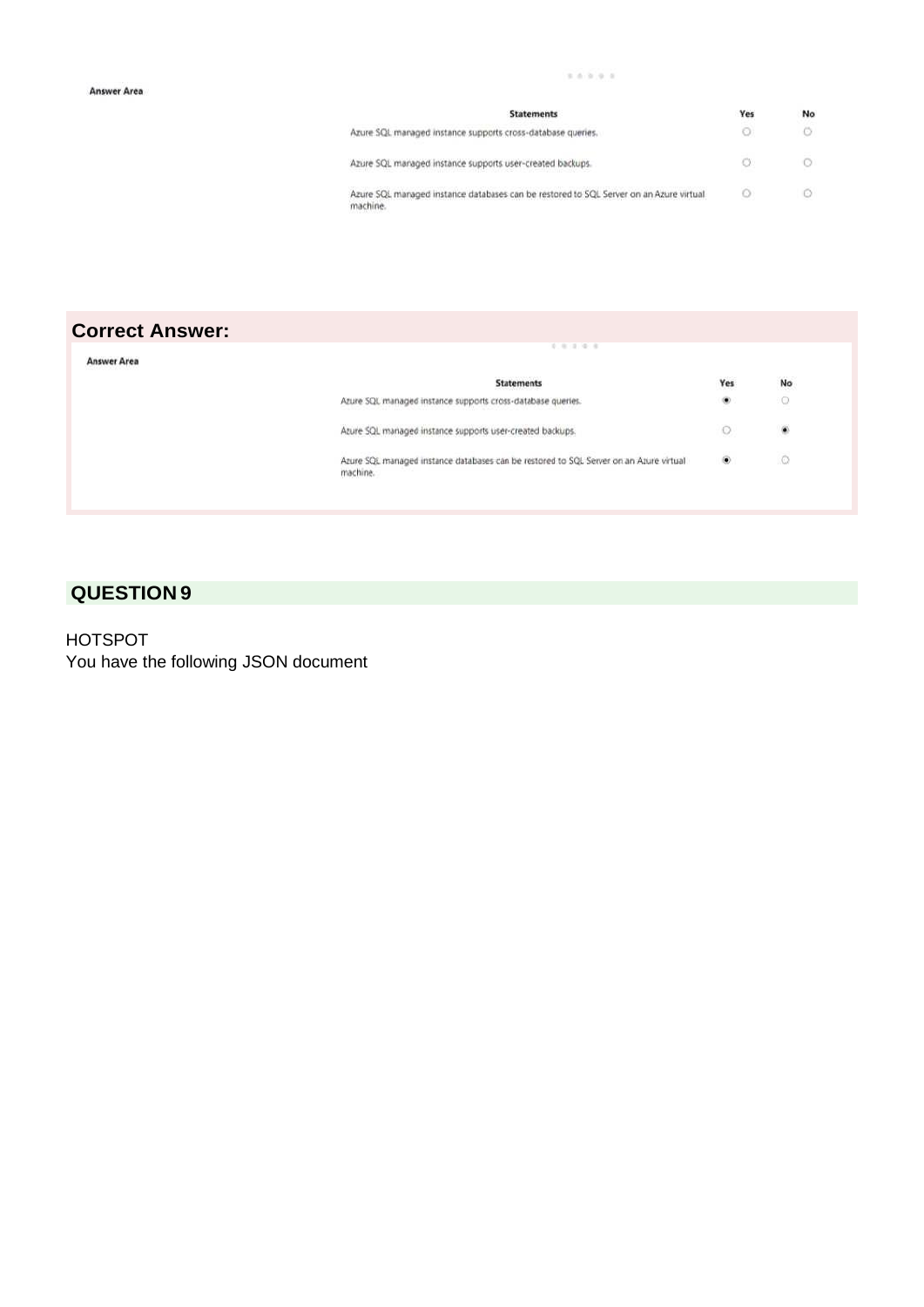```
"customer" : {
"first name" : "Ben",
"last name" : "Smith",
"address" : {
      "line 1": "161 Azure Ln","line 2" : "Palo Alto",
      "ZIP code" : "54762"
 \},
"social media": [
     \{"service" : "twitter",
         "handle": "@bensmith"
     \} ,
      \left\{ \right."service" : "linkedin",
         "handle" : "bensmith"
     \mathbf{1}\mathbf{1},
"phone numbers": [
     \{"type": "mobile",
          "number": "555-555-555"
     \mathcal{F}\mathbf{J}\mathcal{E}
```
Use the drop-down menus to select the answer choice that completes each statement based on the information presented in the JSON document.

NOTE: Each correct selection is worth one point.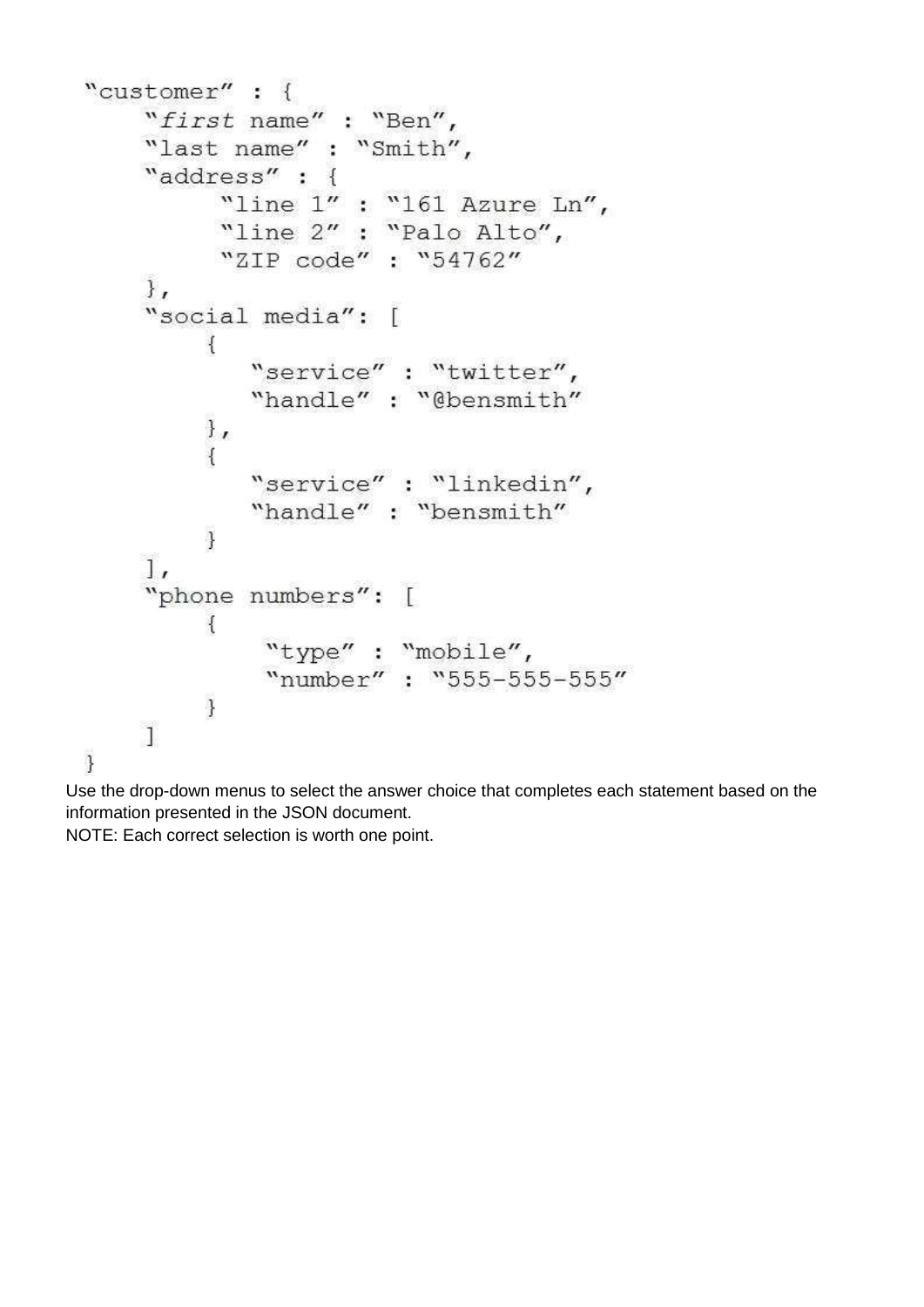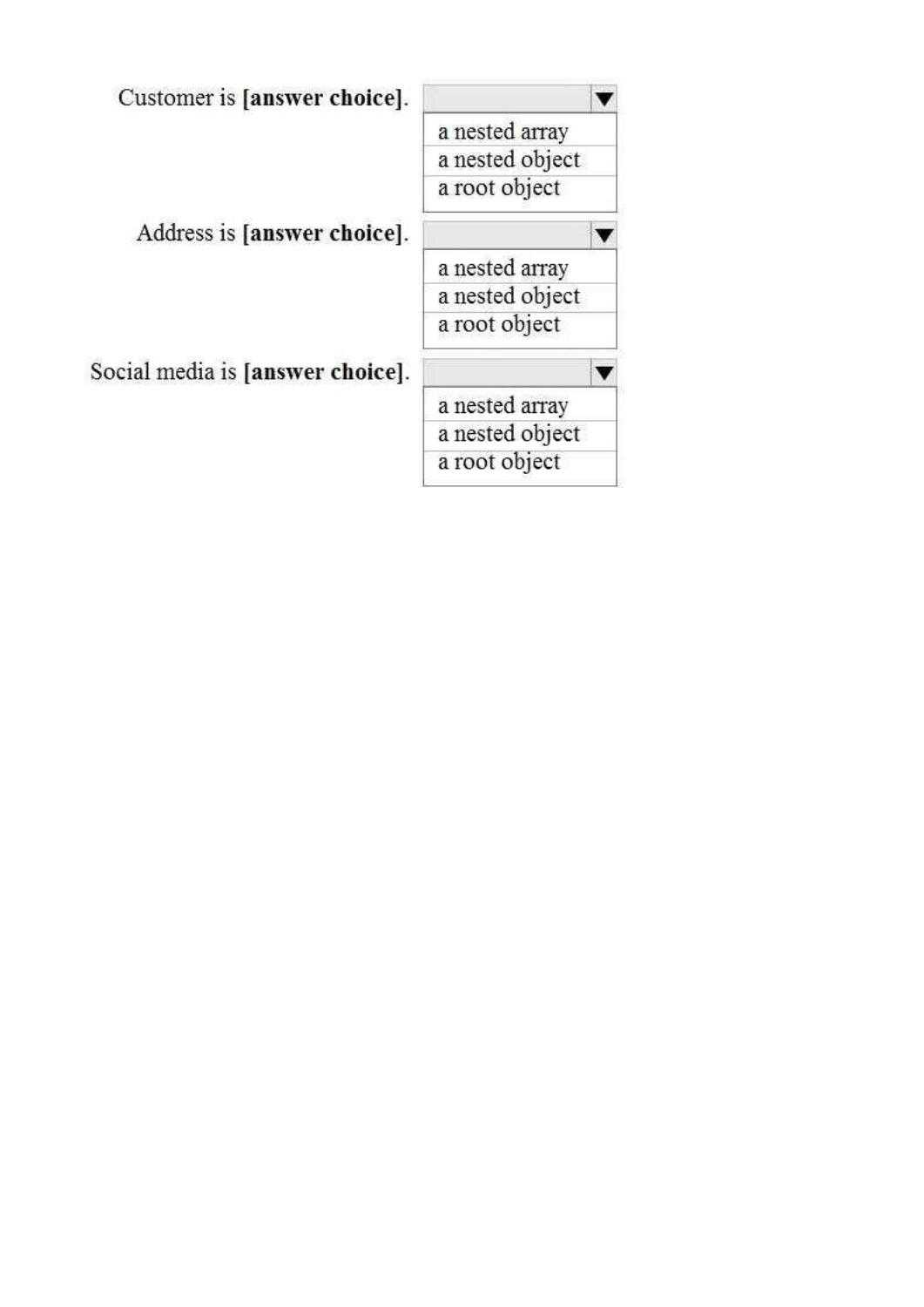|                        | Customer is [answer choice].     |                 |
|------------------------|----------------------------------|-----------------|
|                        |                                  | a nested array  |
|                        |                                  | a nested object |
|                        |                                  | a root object   |
|                        | Address is [answer choice].      |                 |
|                        |                                  | a nested array  |
|                        |                                  | a nested object |
|                        |                                  | a root object   |
|                        | Social media is [answer choice]. |                 |
|                        |                                  | a nested array  |
|                        |                                  | a nested object |
| <b>Correct Answer:</b> |                                  | a root object   |
|                        |                                  |                 |

# **Explanation/Reference:**

Reference: [https://www.w3schools.com/js/js\\_json\\_arrays.asp](http://www.w3schools.com/js/js_json_arrays.asp) [https://www.w3schools.com/js/js\\_json\\_objects.asp](http://www.w3schools.com/js/js_json_objects.asp)

# **QUESTION 10**

Your company is designing a data store tor internet-connected temperature sensors. The collected data will be used to analyze temperature trends. Which type of data store should you use?

- A. relational
- B. columnar
- C. graph
- D. time series

## **Correct Answer:A**

# **QUESTION 11**

When provisioning an Azure Cosmos DB account, which feature provides redundancy within an Azure region?

- A. multi-master replication
- B. Availability Zones
- C. automatic failover